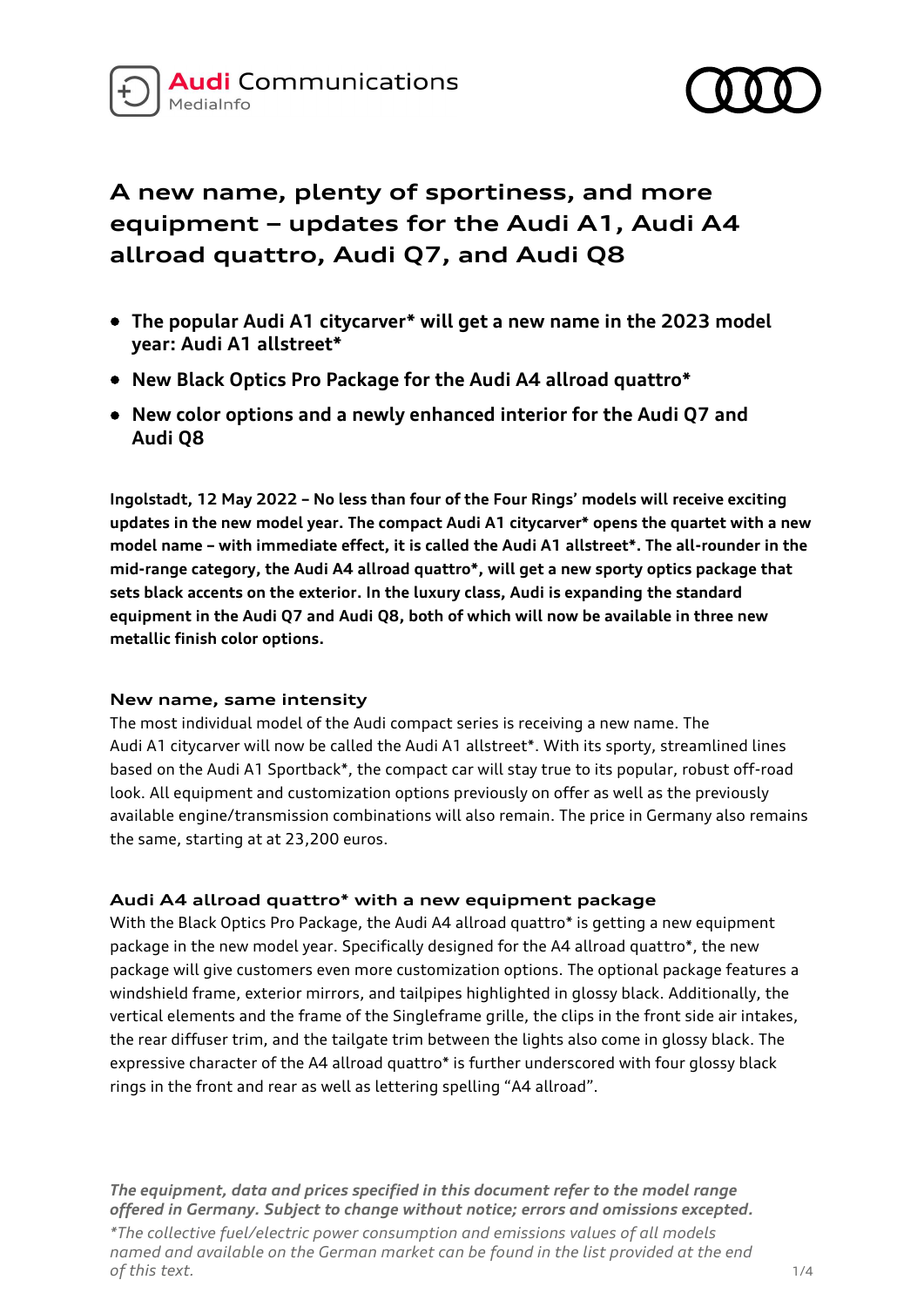



Audi also delivers the roof rails in black. The bumper, which comes in Matte Structure Gray in the standard version, is now optionally available in contrasting Manhattan Gray Metallic. Customers can order the Black Optics Pro Package for the Audi A4 allroad quattro\* starting in Germany on 12 May for 775.00 euros. Plus, the new metallic finish color options Chronos Gray and District Green now round out the already wide array of colors available.

## **Standard equipment expanded for the Audi Q7 and Audi Q8**

The two SUVs in the luxury class, the Audi Q7 and Audi Q8, are getting a freshly accented look. In the new model year, both models will come in three new exterior colors. The new metallic finish color options Satellite Silver, Waitomo Blue, and Tamarind Brown will replace the previous tones Florett Silver, Galaxy Blue, and Barrique Brown in the models' wide array of available colors. In the interior, both models will come standard with elegant contrasting stitching on the instrument panel; the interior elements on offer will also be updated.

#### **Communications Audi A1**

Tobias Söllner Spokesperson Audi A1, Audi Q2, Audi SQ2, Audi Q3, Audi RS Q3, Combustion Engines, Drivetrains, Emissions Tel.: +49 841 89 36188 E-mail[: tobias.soellner@audi.de](mailto:tobias.soellner@audi.de) www.audi-mediacenter.com

## **Communications Audi Q7 and Q8**

Marcel Hardetzki Spokesperson Audi A8, Audi S8, Audi Q7, Audi SQ7, Audi Q8, Audi SQ8, Audi RS Q8, E-Platform Strategy, HPC Tel.: +49 841 89 93157 E-mail[: marcel.hardetzki@audi.de](mailto:marcel.hardetzki@audi.de) www.audi-mediacenter.com



**Communications Audi A4** Stefanie Melander Spokesperson Audi A4, Audi S4, Audi A5, Audi S5, Audi A5 Cabriolet, Audi S5 Cabriolet, Lighting Technology Tel.: +49 841 89 38053 E-mail: [stefanie.melander@audi.de](mailto:stefanie.melander@audi.de) www.audi-mediacenter.com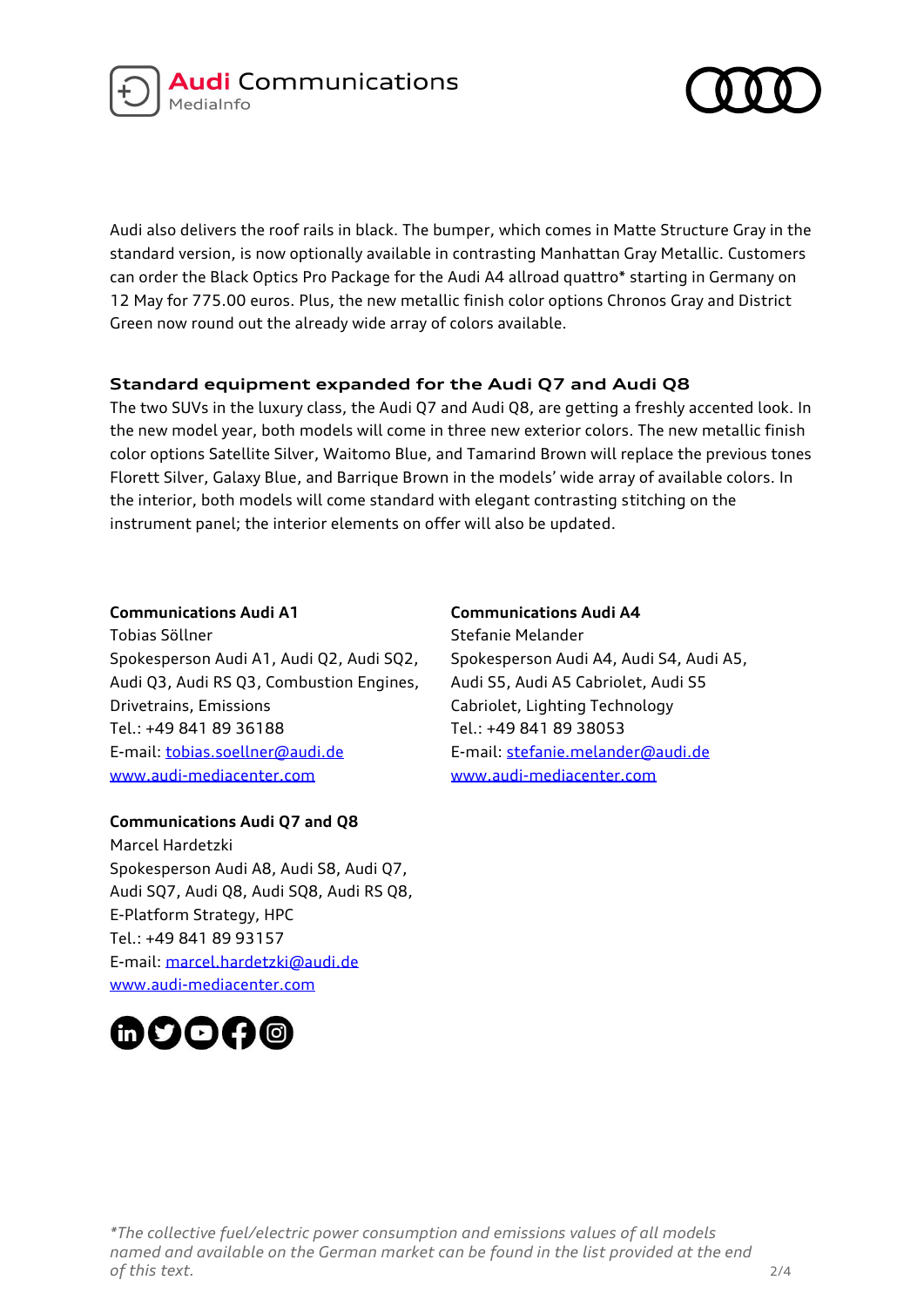



The Audi Group is one of the most successful manufacturers of automobiles and motorcycles in the premium and luxury segments. The brands Audi, Ducati, Lamborghini and Bentley produce at 21 locations in 13 countries. Audi and its partners are present in more than 100 markets worldwide.

In 2021, the Audi Group delivered around 1.681 million cars from the Audi brand, 8,405 sports cars from the Lamborghini brand and 59,447 motorcycles from the Ducati brand to customers. In the 2021 fiscal year, AUDI AG achieved a total revenue of €53.1 billion and an operating profit before special items of €5.5 billion. More than 89,000 people all over the world work for the Audi Group, around 58,000 of them in Germany. With its attractive brands, new models, innovative mobility offerings and groundbreaking services, the group is systematically pursuing its path toward becoming a provider of sustainable, individual, premium mobility.